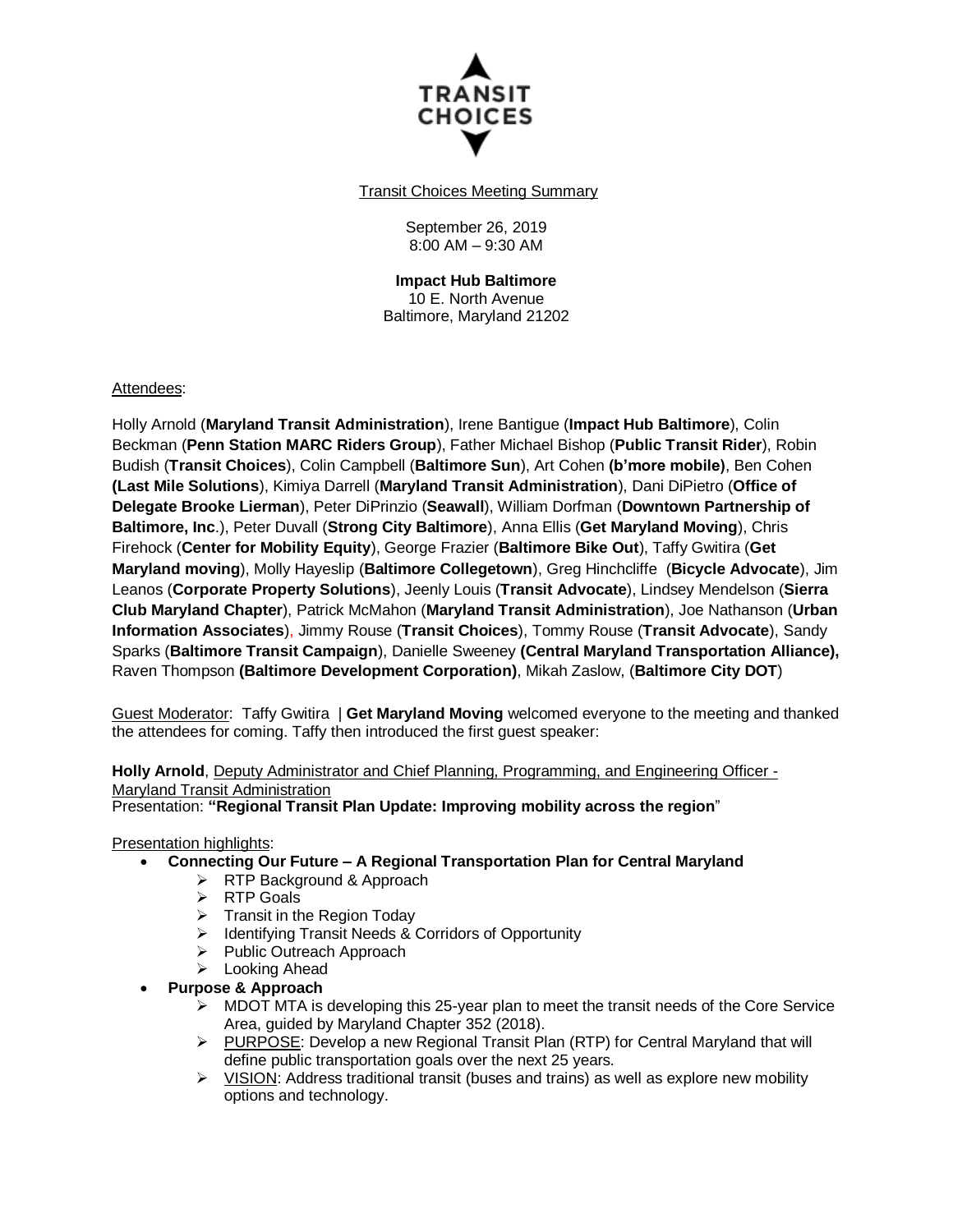### **RTP GOALS (Draft Goals)**

- Improve connectivity and integration of existing and future transit services Connecting Our Future should…
	- a. Reduce or eliminate gaps in current transit services
	- b. Prioritize connection to economic opportunities and services
	- c. Prioritize existing and emerging transit-supportive corridors and nodes for new or enhanced services
	- d. Increase regional collaboration
- $\triangleright$  Optimize existing transit services
	- Connecting Our Future should…
	- a. Advance equitable access to jobs, schools, and services
	- b. Promote travel choice, affordability, reduce delay, and reduce emissions
	- c. Improve service quality, customer experience, and safety on existing services
	- d. Ensure the region meaningfully integrates new transit innovations and technology
- $\triangleright$  Enhance fiscal sustainability

Connecting Our Future should…

- a. Identify transit needs
- b. Identify funding and financing opportunities and innovations to deliver this Plan
- c. Improve cost efficiency of transit services
- d. Maintain assets at defined condition targets
- **IDENTIFYING TRANSIT NEEDS & CORRIDORS OF OPPORTUNITY - The Central Maryland Region is Growing**
	- $\triangleright$  Our region is forecast to grow by nearly 300,000 people and 440,000 jobs by 2045
	- $\triangleright$  The decisions we make today about how and where this growth occurs will impact who has access to transit and what type of service is appropriate
- **Identifying Transit Needs: Methodology - What analysis goes into transit planning?** Market Analysis**:**
	- $\triangleright$  Where is there demand for transit service?
	- $\triangleright$  How much demand is there?
	- $\triangleright$  What time of day is the demand?
	- $\triangleright$  Where do people want to go?
	- Service & Travel Flow Analysis**:**
		- $\triangleright$  Where and when do people have access to transit service?
		- $\triangleright$  What quality of service is provided (span, frequency)?
		- $\triangleright$  Where are the linkages?
		- $\triangleright$  Writters are the image of the extended the How does it perform (ridership, reliability)?
		- $\triangleright$  What is the cost of service?
	- Stakeholder Outreach & Existing Plans:
		- $\triangleright$  Where do people want to go?
		- $\triangleright$  What issues or gaps have the public and stakeholders identified?
		- $\triangleright$  What service qualities are important?
		- $\triangleright$  How and where should investment take place?
		- $\triangleright$  Where have regional plans identified as priorities?
- **Market Analysis | Transit Propensity**
	- $\triangleright$  Transit propensity analysis is a national best practice to assess transit needs
	- $\triangleright$  Transit propensity assesses probability that individual locations or sub-areas have demand for transit
- **Based on**:
	- > Transit-Oriented Populations Origins
	- $\triangleright$  Activity Destinations
	- ▶ Commuter Population Origins
	- $\triangleright$  Employment Destinations
- **Combined to identify**:
	- > All Day Service Needs
	- $\triangleright$  Peak Service Needs
- **PUBLIC ENGAGEMENT APPROACH - Public Involvement Methods**
	- > MAKE IT EASY Meet people where they are
	- $\triangleright$  MAKE IT INTERACTIVE Create experiences where people can connect directly with RTP staff
	- > MAKE IT COMPREHENSIVE Use both high-tech and low-tech resources to share all relevant information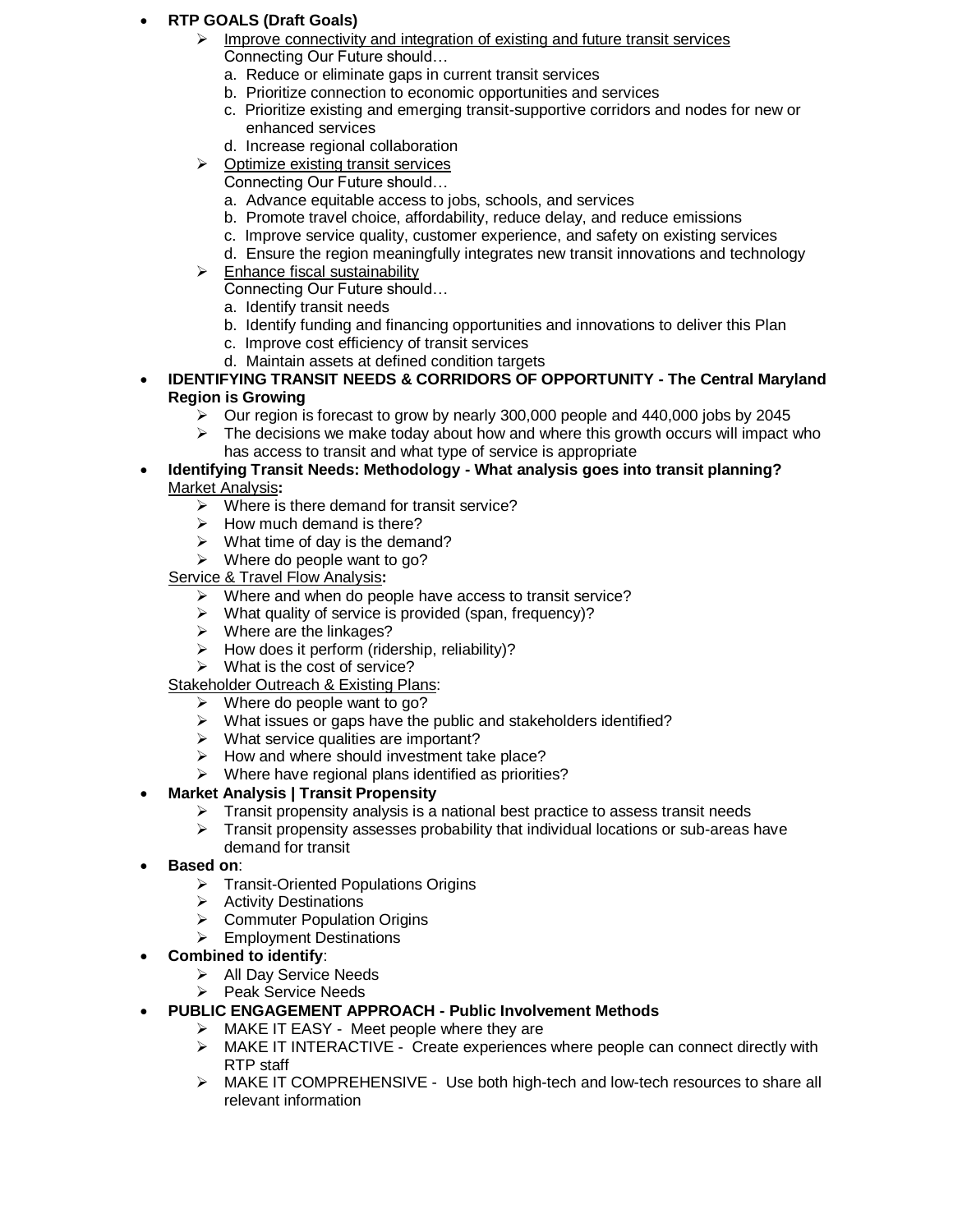**Contact Information** Holly Arnold, Deputy Administrator and Chief Planning, Programming, and Engineering Officer **Office**: 410-767-3027 [harnold@mta.maryland.gov](mailto:harnold@mta.maryland.gov)

### Additional Comments:

- MDOT MTA is leading the development of a new Regional Transit Plan for Central Maryland.
- Providing a 25-year vision of mobility, this plan will define public transportation goals for Central Maryland including Anne Arundel County, Baltimore County, Baltimore City, Harford County, and Howard County.
- MDOT MTA is collaborating with a broad range of partners including a newly-formed Central Maryland Regional Transit Plan commission, local governments, other transit providers, and the public to develop this plan.
- The sharing economy provides new alternatives including sharing services for bikes, cars, scooters, and rides.
- The plan will focus on seven topics to provide a better understanding of what transit resources exist while also exploring opportunities to improve mobility:

**1. State of Good Repair** - Identify the level of reinvestment needed to maintain the existing transit services in Central Maryland.

**2**. **Funding** - Develop funding and financing strategies to support regional mobility services, based on best practices and regional analyses.

**3**. **New Mobility** - Embrace changes in transport, technology, and mobility that are altering how we move about. Assess the new mobility options available in the Baltimore region, including bikeshare, scootershare, carshare, rideshare, and microtransit, and identify opportunities and challenges associated with leveraging these services to meet regional mobility needs.

**4**. **Customer Experience** - Improve the experience of using transit—from planning a trip to reaching a destination—through new technologies, improved amenities, and better customer service.

**5**. **Service Quality and Integration** - Evaluate existing transit services and determine potential improvements to make it easier to travel in the Central Maryland region.

**6**. **Access** - Work with local partners to ensure the areas served by transit are safe, comfortable, and convenient for people who use the region's transit options to live, work, and prosper.

**7**. **Corridors of Opportunity** - Identify existing and potential corridors that could benefit from additional transit investment.

The Regional Transit Plan will focus on dedicated right of ways. Each corridor should have some structure for a separate right of way for the public transport.

# **Second Guest Speaker:**

**Peter DiPrinzio**, F&B Development and Operations - Seawall Presentation: **"Transform Lexington Market"**

# Presentation highlights: Project Overview

- **Baltimore's Lexington Market**
	- $\triangleright$  Longest continuously operating market in the country; 230 years of operation and has served Baltimore for nine generations
	- $\triangleright$  Located in the heart of Baltimore
	- $\triangleright$  History of diverse vendors and customers; wealth-building for communities
	- $\triangleright$  Food that represents the culture of Baltimore
- **Previous Revitalization Efforts**
	- $\triangleright$  Lots of great ideas and community input gathered over the last several years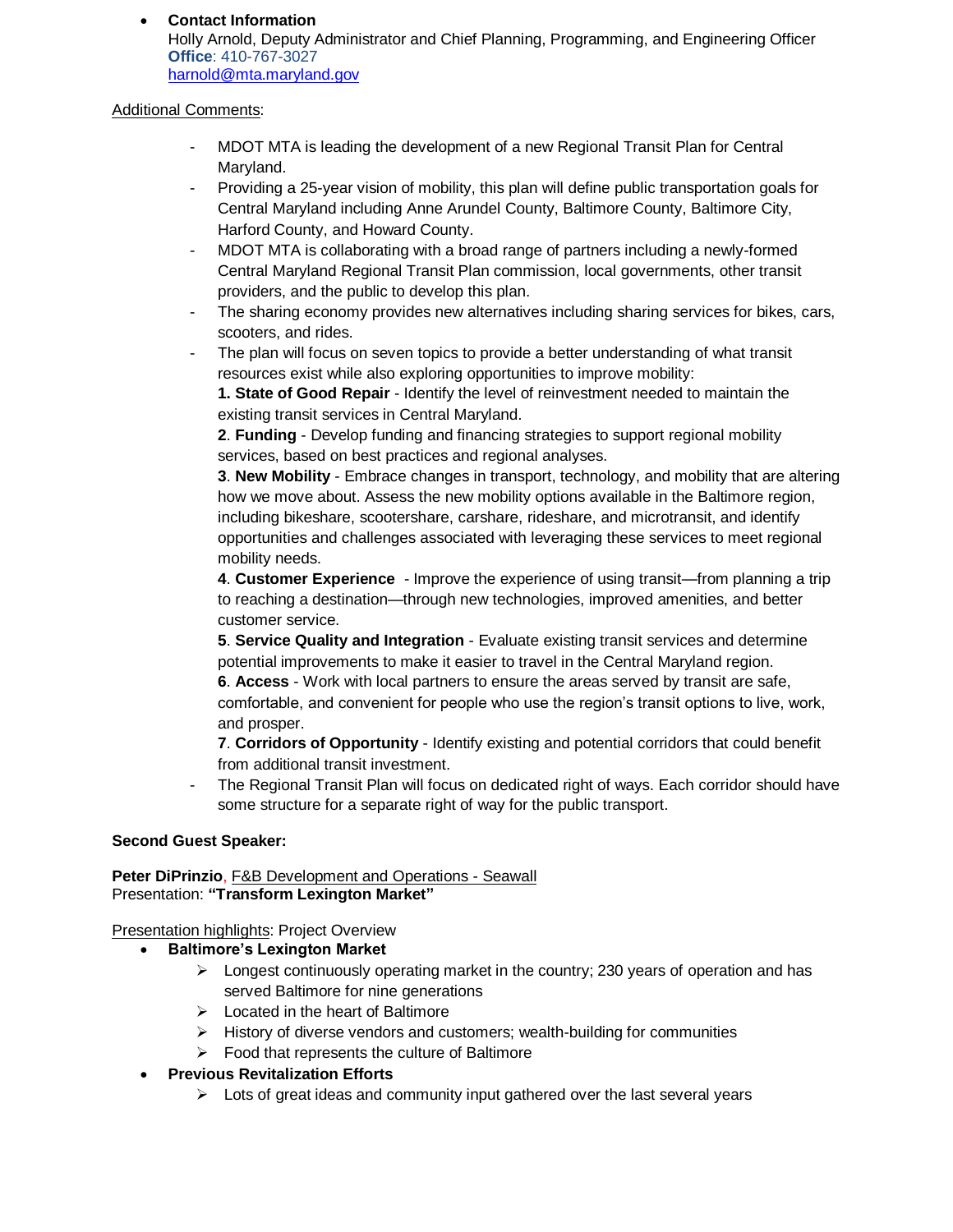- $\triangleright$  Plan faced economic and community engagement challenges
- $\triangleright$  Ultimately didn't win community support
- **Timeline**
	- $\geq$  2019 Community Engagement Begins
	- 2020 Construction Begins, Community Engagement Continues
	- $\geq$  2021 Transformed, Lexington Market Opens with Community Celebration
- **Community Engagement Process**
	- **EXALLES** 
		- Open & Transparent Diverse & Inclusive Equitable **Sustainable**

# **Transform Lexington Market Goals**

- Lexington Market is **diverse, inclusive and equitable** in terms of its vendors, customers, and partners
- **Improved safety and environment** for residents, customers, businesses, and institutions in the areas surrounding Lexington Market
- Lexington Market is **well-designed, operationally well-run, financially sustainable, and programmatically responsive** to community needs
- **Baltimore falls in love with Lexington Market again**

# **Community Conversation**

- Vendor
	- $\triangleright$  What types of food or cuisines would you like to see in the market?
	- $\triangleright$  How do we support existing vendors while creating opportunity for new vendors to participate in Lexington Market?
	- $\triangleright$  How can we ensure vendor diversity on multiple levels? (race, price points, products, etc.)

### **Safety & Environment**

- $\triangleright$  What does safety in and around Lexington Market mean and look like to you?
- $\triangleright$  What do you consider the most important strategies for creating a safe and enjoyable atmosphere at Lexington Market?
- $\triangleright$  What types of businesses should surround and complement the market?

# Community Programming

- $\triangleright$  What are the amazing events and activities that you remember taking place at Lexington Market and want to bring back?
- $\triangleright$  What community events, programming, and outreach activities would you like to go to at Lexington Market?

# **Contact Information**

Peter DiPrinzio, F&B Development and Operations 917 209 6602 [peter@seawalldevelopment.com](mailto:peter@seawalldevelopment.com)

### Additional Comments:

- The \$40 million overhaul of Lexington Market will include a new building with a large pedestrian plaza.
- The city agency Baltimore Public Markets Corp. will maintain ownership of the market and operate it after Seawall builds and leases the space.
- Lexington Market will remain open to the public during the construction and renovation of the project which should take approximately 18 months.
- Every quarter, Seawall representatives hold community meetings for feedback and input on the project.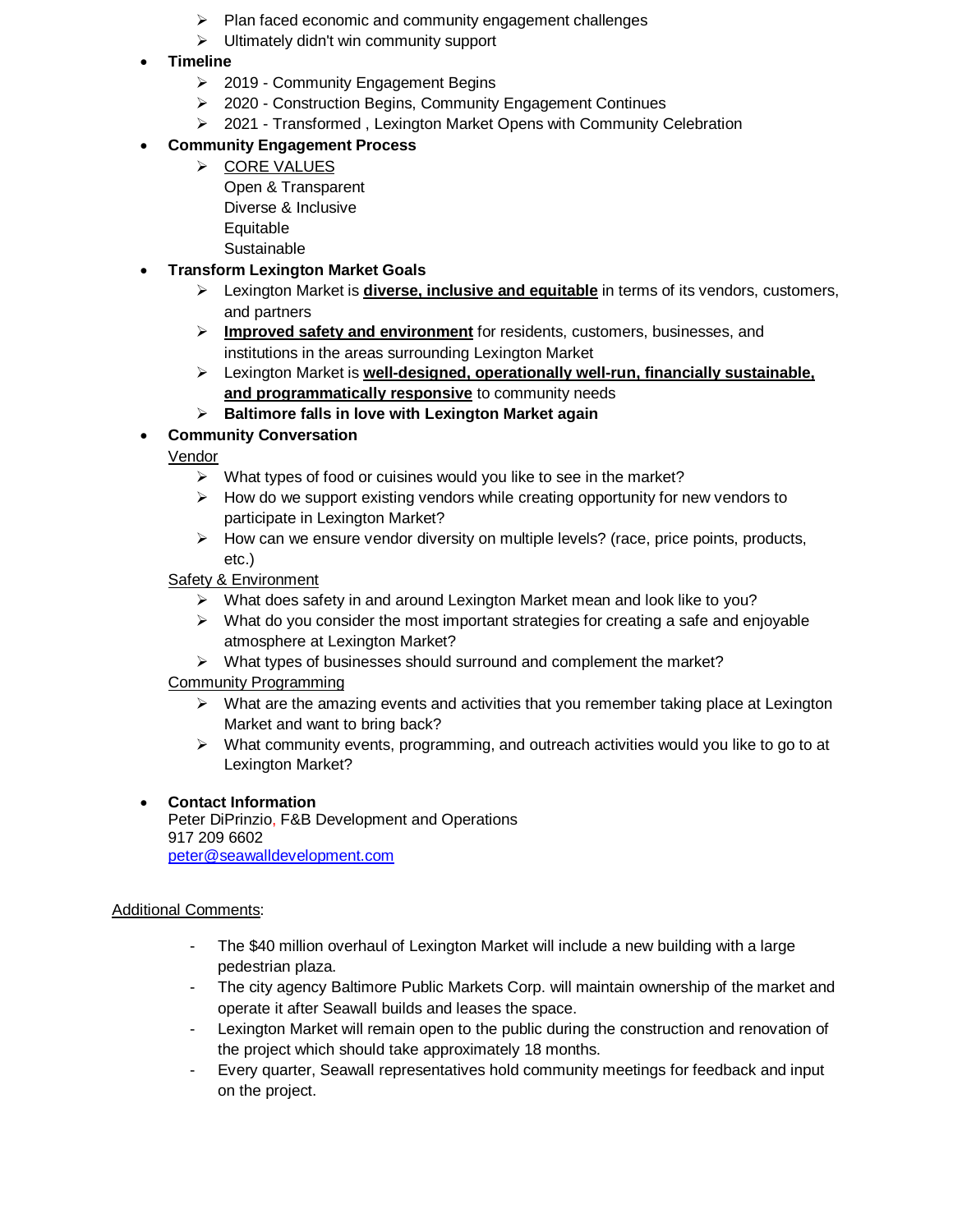- Safety and the environment are key issues that are being addressed through engagement with partners.
- Lexington Market will be incredibly well served by public transit such as light rail, buses and bike lanes. The Seawall project team is working with the MTA on defining and finalizing bus routes.
- Seawall is developing the criteria to ensure that the vendor selection process is fair and equitable. A top priority is to increase the diversity of the market vendors. Once the project is complete, there will be a great selection of fresh and prepared food offerings.
- Public engagement is key to determining how Lexington Market can be revitalized and reimagined as a new Market for the city of Baltimore.

#### **Other Business:**

Jimmy Rouse, on behalf of Transit Choices acknowledged and thanked both guest speakers for their interesting and informative presentations. He also thanked the meeting attendees for their continued interest and participation. The Transit Choices meetings provide an important forum for the exchange of ideas and information regarding public transit in Baltimore.

- The BaltimoreLink Bus Rider Survey project conducted by OpinionWorks based in Annapolis, Maryland has concluded. The 25 question survey was designed to gather feedback from Baltimore City bus riders about their experience with the BaltimoreLink Bus system. Overall, there were 800 respondents to the survey. Mr. Rouse and Robin Budish had the pleasure to meet with MTA Administrator, Kevin Quinn and his senior staff to present the data. Many of the findings reflected in the survey corroborated the data MTA has collected through their own surveys; however, there were some findings that provided useful information to improve the overall bus rider experience. Once Administrator Quinn and his team have had the opportunity to digest the information that was presented, we will discuss recommendations for improvement based on the data collected.
- Following the very successful Stakeholders meeting held on June 27, 2019, the Transit Choices North Avenue Rising standing committee will be organizing a second meeting to discuss how to leverage North Avenue Rising's transportation investment for equitable development along the Corridor. A Transit Oriented Development plan for North Avenue can provide the investment tools needed to realize long held visions for a vibrant and thriving corridor. Councilmen Leon Pinkett and Robert Stokes will be leading the charge.
- Mr. Rouse and Robin Budish plan to meet with new BCDOT director, Steven Sharkey to discuss his vision for public transportation in Baltimore. They will also use the opportunity to introduce the Transit Choices coalition and share its mission.
- Transit Choices was awarded a local coalition grant in the amount of \$10,000 from the American Public Transportation Association. The project for which the organization received funding is a public education campaign around [MDOT MTA's Transit Priority Initiative.](https://www.mta.maryland.gov/transit-priority-initiative) The project will help MDOT MTA build community support and political will to work with the City of Baltimore and other local jurisdictions to improve bus service, traffic safety, and bicycle/pedestrian infrastructure through transit prioritizing treatments.
- The Charm City Circulator (CCC) has entered into a three year contract with RMA Worldwide. Baltimore City Department of Transportation will be launching a rebranding of the CCC in celebration of its  $10<sup>th</sup>$  anniversary.
- A Transportation Advocates Convening held on September 24, 2019, brought together Maryland groups and coalitions working on issues related to transportation and climate change, such as public transit, bicycle and pedestrian infrastructure, housing, stopping highway expansion, and the Transportation & Climate Initiative.
- The Transit Choices Charm City Circulator and Water Taxi Committee will become two separate committees effective this date. Kathy Epstein will serve as the new chair of the Water Taxi committee. For more information please contact: [kathyepstein@gmail.com](mailto:kathyepstein@gmail.com)